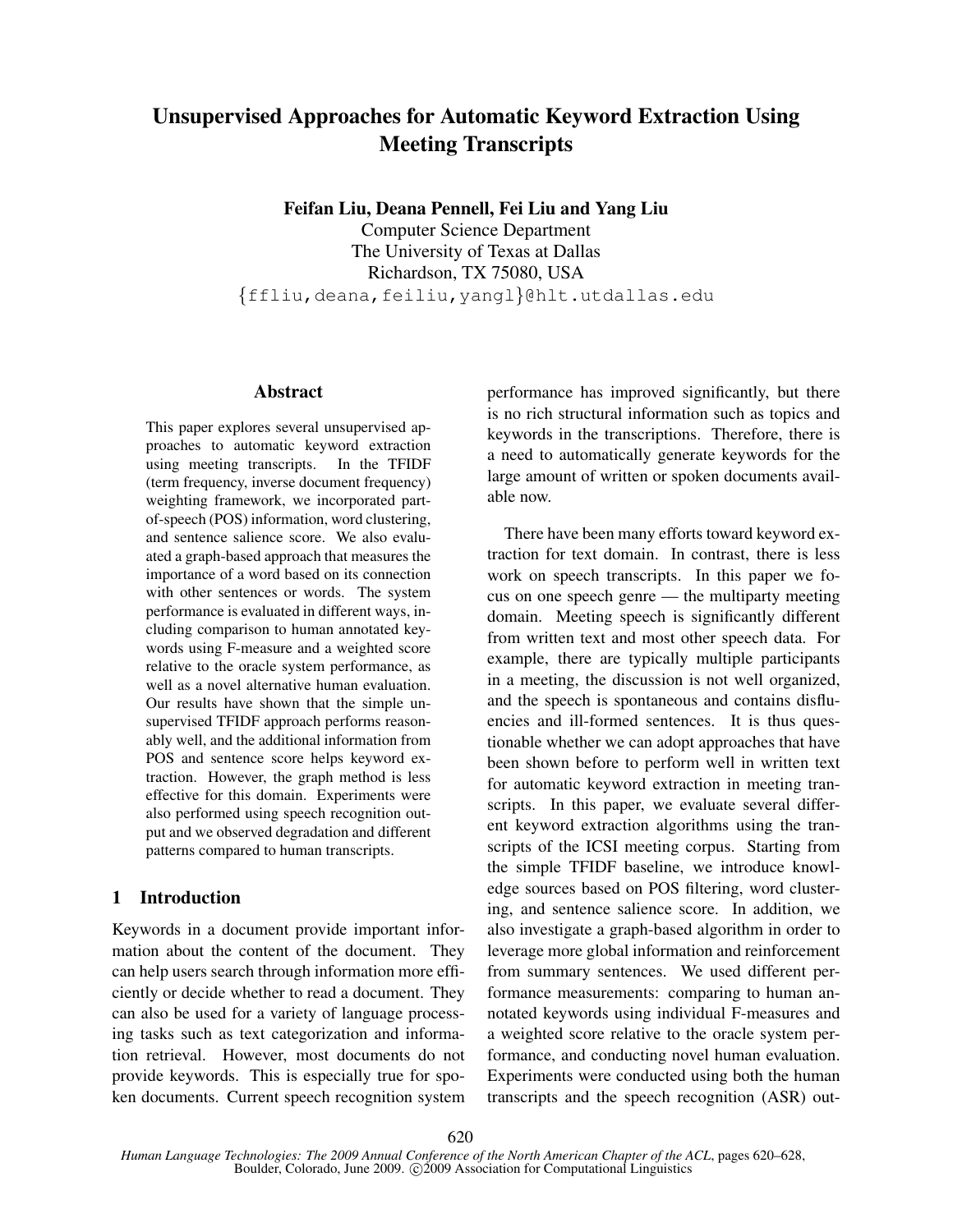put. Overall the TFIDF based framework seems to work well for this domain, and the additional knowledge sources help improve system performance. The graph-based approach yielded worse results, especially for the ASR condition, suggesting further investigation for this task.

# 2 Related Work

TFIDF weighting has been widely used for keyword or key phrase extraction. The idea is to identify words that appear frequently in a document, but do not occur frequently in the entire document collection. Much work has shown that TFIDF is very effective in extracting keywords for scientific journals, e.g., (Frank et al., 1999; Hulth, 2003; Kerner et al., 2005). However, we may not have a big background collection that matches the test domain for a reliable IDF estimate. (Matsuo and Ishizuka, 2004) proposed a co-occurrence distribution based method using a clustering strategy for extracting keywords for a single document without relying on a large corpus, and reported promising results.

Web information has also been used as an additional knowledge source for keyword extraction. (Turney, 2002) selected a set of keywords first and then determined whether to add another keyword hypothesis based on its PMI (point-wise mutual information) score to the current selected keywords. The preselected keywords can be generated using basic extraction algorithms such as TFIDF. It is important to ensure the quality of the first selection for the subsequent addition of keywords. Other researchers also used PMI scores between each pair of candidate keywords to select the top k% of words that have the highest average PMI scores as the final keywords (Inkpen and Desilets, 2004).

Keyword extraction has also been treated as a classification task and solved using supervised machine learning approaches (Frank et al., 1999; Turney, 2000; Kerner et al., 2005; Turney, 2002; Turney, 2003). In these approaches, the learning algorithm needs to learn to classify candidate words in the documents into positive or negative examples using a set of features. Useful features for this approach include TFIDF and its variations, position of a phrase, POS information, and relative length of a phrase (Turney, 2000). Some of these features may not work well for meeting transcripts. For example, the position of a phrase (measured by the number of words before its first appearance divided by the document length) is very useful for news article text, since keywords often appear early in the document (e.g., in the first paragraph). However, for the less well structured meeting domain (lack of title and paragraph), these kinds of features may not be indicative. A supervised approach to keyword extraction was used in (Liu et al., 2008). Even though the data set in that study is not very big, it seems that a supervised learning approach can achieve reasonable performance for this task.

Another line of research for keyword extraction has adopted graph-based methods similar to Google's PageRank algorithm (Brin and Page, 1998). In particular, (Wan et al., 2007) attempted to use a reinforcement approach to do keyword extraction and summarization simultaneously, on the assumption that important sentences usually contain keywords and keywords are usually seen in important sentences. We also find that this assumption also holds using statistics obtained from the meeting corpus used in this study. Graph-based methods have not been used in a genre like the meeting domain; therefore, it remains to be seen whether these approaches can be applied to meetings.

Not many studies have been performed on speech transcripts for keyword extraction. The most relevant work to our study is (Plas et al., 2004), where the task is keyword extraction in the multiparty meeting corpus. They showed that leveraging semantic resources can yield significant performance improvement compared to the approach based on the relative frequency ratio (similar to IDF). There is also some work using keywords for other speech processing tasks, e.g., (Munteanu et al., 2007; Bulyko et al., 2007; Wu et al., 2007; Desilets et al., 2002; Rogina, 2002). (Wu et al., 2007) showed that keyword extraction combined with semantic verification can be used to improve speech retrieval performance on broadcast news data. In (Rogina, 2002), keywords were extracted from lecture slides, and then used as queries to retrieve relevant web documents, resulting in an improved language model and better speech recognition performance of lectures. There are many differences between written text and speech — meetings in particular. Thus our goal in this paper is to investi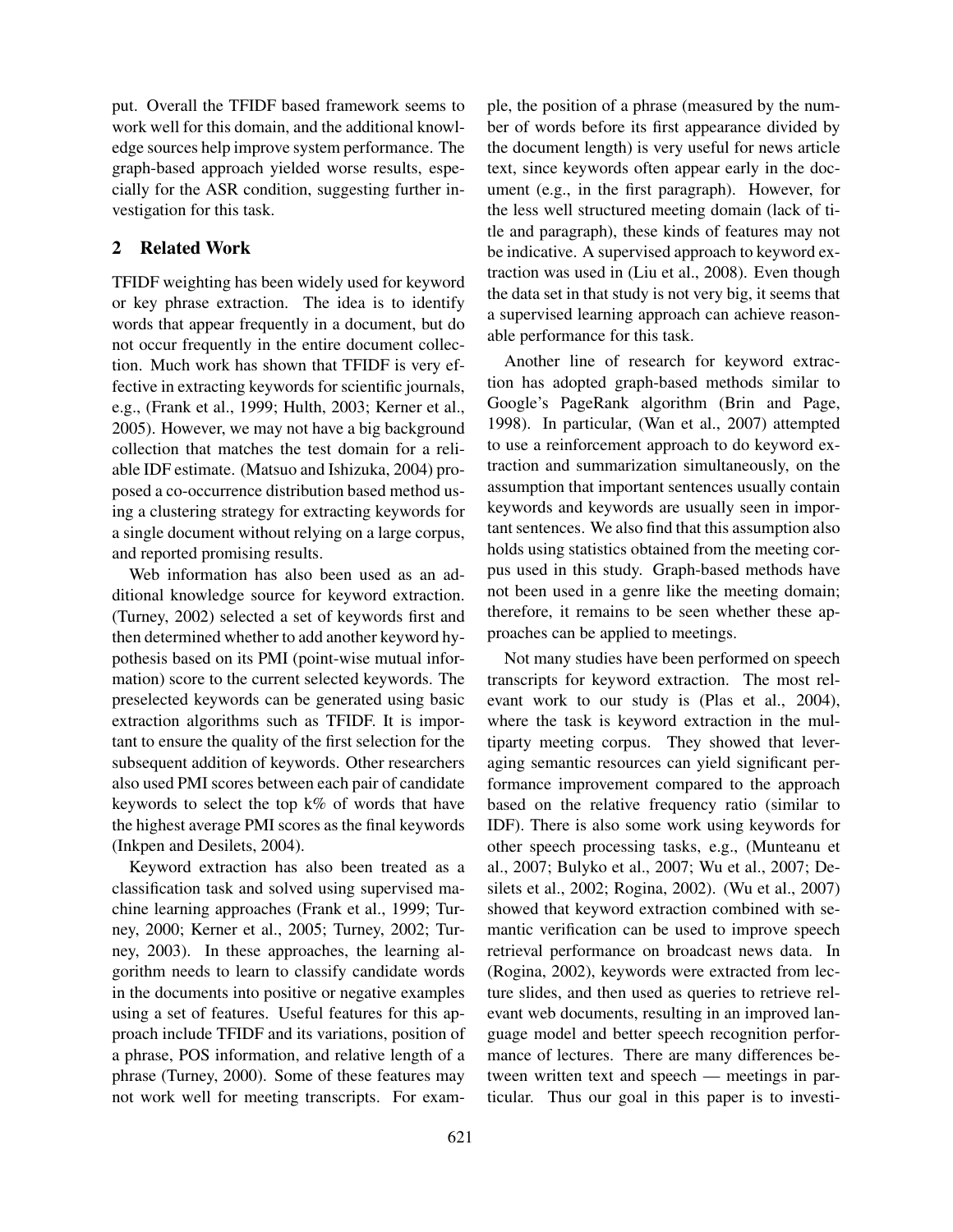gate whether we can successfully apply some existing techniques, as well as propose new approaches to extract keywords for the meeting domain. The aim of this study is to set up some starting points for research in this area.

## 3 Data

We used the meetings from the ICSI meeting data (Janin et al., 2003), which are recordings of naturally occurring meetings. All the meetings have been transcribed and annotated with dialog acts (DA) (Shriberg et al., 2004), topics, and extractive summaries (Murray et al., 2005). The ASR output for this corpus is obtained from a state-of-the-art SRI conversational telephone speech system (Zhu et al., 2005), with a word error rate of about 38.2% on the entire corpus. We align the human transcripts and ASR output, then map the human annotated DA boundaries and topic boundaries to the ASR words, such that we have human annotation of these information for the ASR output.

We recruited three Computer Science undergraduate students to annotate keywords for each topic segment, using 27 selected ICSI meetings.<sup>1</sup> Up to five indicative key words or phrases were annotated for each topic. In total, we have 208 topics annotated with keywords. The average length of the topics (measured using the number of dialog acts) among all the meetings is 172.5, with a high standard deviation of 236.8. We used six meetings as our development set (the same six meetings as the test set in (Murray et al., 2005)) to optimize our keyword extraction methods, and the remaining 21 meetings for final testing in Section 5.

One example of the annotated keywords for a topic segment is:

- Annotator I: analysis, constraints, template matcher;
- Annotator II: syntactic analysis, parser, pattern matcher, finite-state transducers;
- Annotator III: lexicon, set processing, chunk parser.

Note that these meetings are research discussions, and that the annotators may not be very familiar with the topics discussed and often had trouble deciding the important sentences or keywords. In addition, limiting the number of keywords that an annotator can select for a topic also created some difficulty. Sometimes there are more possible keywords and the annotators felt it is hard to decide which five are the most topic indicative. Among the three annotators, we notice that in general the quality of annotator I is the poorest. This is based on the authors' judgment, and is also confirmed later by an independent human evaluation (in Section 6).

For a better understanding of the gold standard used in this study and the task itself, we thoroughly analyzed the human annotation consistency. We removed the topics labeled with "chitchat" by at least one annotator, and also the digit recording part in the ICSI data, and used the remaining 140 topic segments. We calculated the percentage of keywords agreed upon by different annotators for each topic, as well as the average for all the meetings. All of the consistency analysis is performed based on words. Figure 1 illustrates the annotation consistency over different meetings and topics. The average consistency rate across topics is 22.76% and 5.97% among any two and all three annotators respectively. This suggests that people do not have a high agreement on keywords for a given document. We also notice that the two person agreement is up to 40% for several meetings and 80% for several individual topics, and the agreement among all three annotators reaches 20% and 40% for some meetings or topics. This implies that the consistency depends on topics (e.g., the difficulty or ambiguity of a topic itself, the annotators' knowledge of that topic). Further studies are needed for the possible factors affecting human agreement. We are currently creating more annotations for this data set for better agreement measure and also high quality annotation.

## 4 Methods

Our task is to extract keywords for each of the topic segments in each meeting transcript. Therefore, by "document", we mean a topic segment in the remainder of this paper. Note that our task is different from keyword spotting, where a keyword is provided and the task is to spot it in the audio (along with its transcript).

The core part of keyword extraction is for the sys-

<sup>&</sup>lt;sup>1</sup>We selected these 27 meetings because they have been used in previous work for topic segmentation and summarization (Galley et al., 2003; Murray et al., 2005).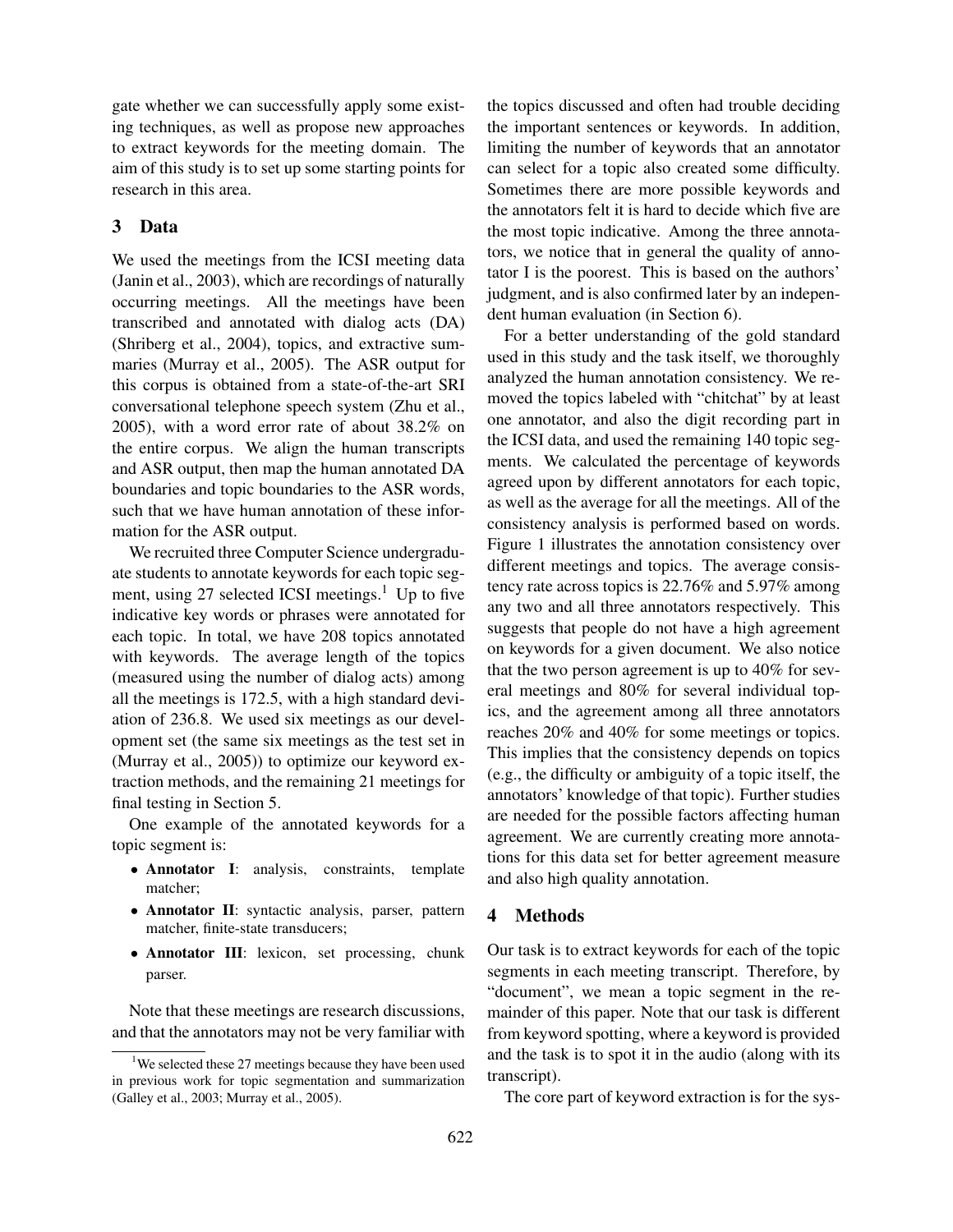

Figure 1: Human annotation consistency across different topics (upper graph) and meetings (lower graph). Yaxis is the percent of the keywords agreed upon by two or three annotators.

tem to assign an importance score to a word, and then pick the top ranked words as keywords. We compare different methods for weight calculation in this study, broadly divided into the following two categories: the TFIDF framework and the graphbased model. Both are unsupervised learning methods.<sup>2</sup> In all of the following approaches, when selecting the final keywords, we filter out any words appearing on the stopword list. These stopwords are generated based on the IDF values of the words using all the meeting data by treating each topic segment as a document. The top 250 words from this list (with the lowest IDF values) were used as stopwords. We generated two different stopword lists for human transcripts and ASR output respectively. In addition, in this paper we focus on performing keyword extraction at the single word level, therefore no key phrases are generated.

#### 4.1 TFIDF Framework

#### (A) Basic TFIDF weighting

The term frequency (TF) for a word  $w_i$  in a document is the number of times the word occurs in the document. The IDF value is:

$$
IDF_i = log(N/N_i)
$$

where  $N_i$  denotes the number of the documents containing word  $w_i$ , and N is the total number of the documents in the collection. We also performed  $L_2$ normalization for the IDF values when combining them with other scores.

## (B) Part of Speech (POS) filtering

In addition to using a stopword list to remove words from consideration, we also leverage POS information to filter unlikely keywords. Our hypothesis is that verb, noun and adjective words are more likely to be keywords, so we restrict our selection to words with these POS tags only. We used the TnT POS tagger (Brants, 2000) trained from the Switchboard data to tag the meeting transcripts.

## (C) Integrating word clustering

One weakness of the baseline TFIDF is that it counts the frequency for a particular word, without considering any words that are similar to it in terms of semantic meaning. In addition, when the document is short, the TF may not be a reliable indicator of the importance of the word. Our idea is therefore to account for the frequency of other similar words when calculating the TF of a word in the document. For this, we group all the words into clusters in an unsupervised fashion. If the total term frequency of all the words in one cluster is high, it is likely that this cluster contributes more to the current topic from a thematic point of view. Thus we want to assign higher weights to the words in this cluster.

We used the SRILM toolkit (Stolcke, 2002) for automatic word clustering over the entire document collection. It minimizes the perplexity of the induced class-based n-gram language model compared to the original word-based model. Using the clusters, we then adjust the TF weighting by integrating with the cluster term frequency (CTF):

$$
TF\_CTF(w_i) = TF(w_i) * \alpha^{\left(\sum_{w_l \in C_i, w_l \neq w_i} freq(w_l)\right)}
$$

where the last summation component means the total term frequency of all the other words in this document that belong to the same cluster  $C_i$  as the current

<sup>&</sup>lt;sup>2</sup>Note that by unsupervised methods, we mean that no data annotated with keywords is needed. These methods do require the use of some data to generate information such as IDF, or possibly a development set to optimize some parameters or heuristic rules.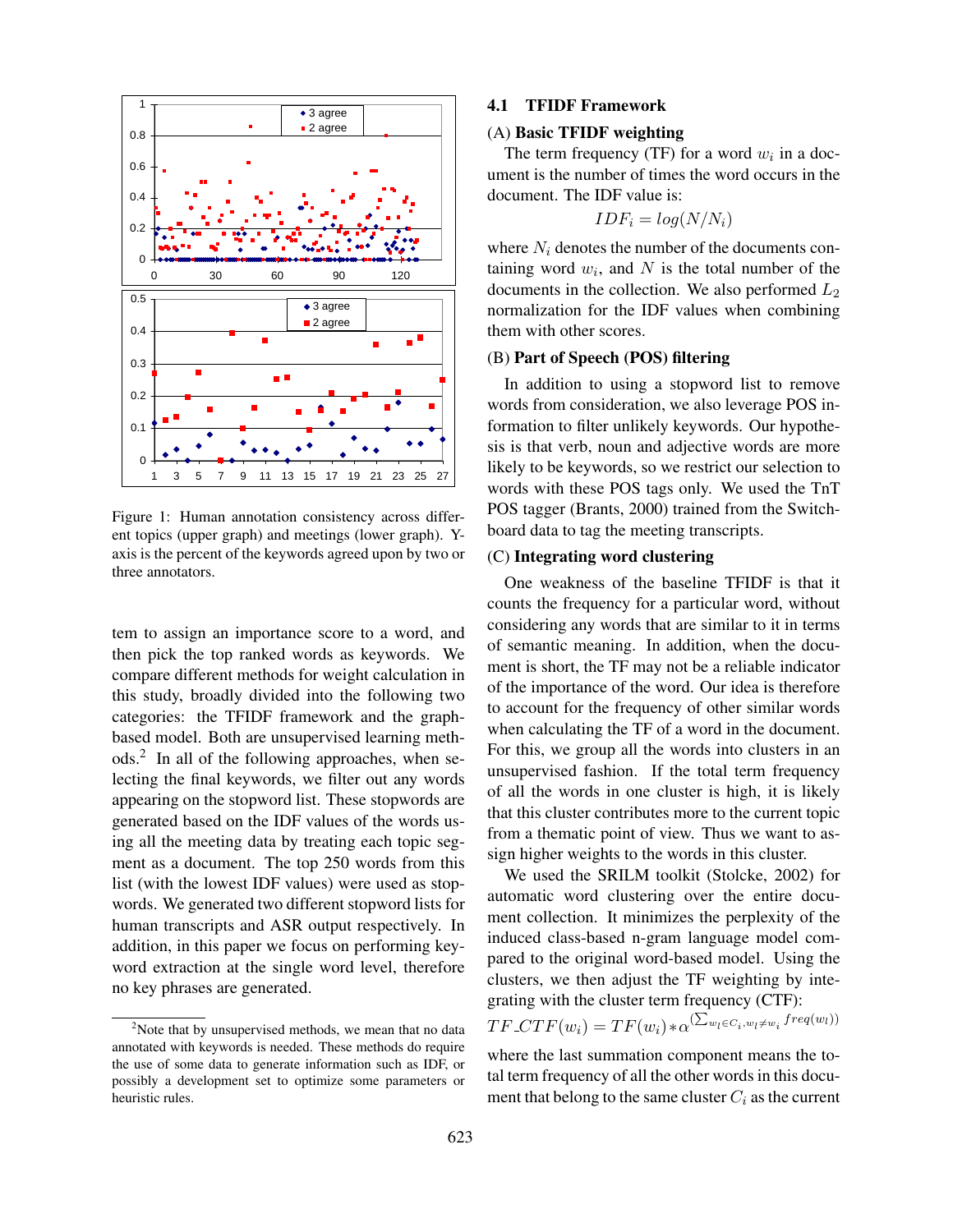word  $w_i$ . We set parameter  $\alpha$  to be slightly larger than 1. We did not include stopwords when adding the term frequencies for the words in a cluster.

#### (D) Combining with sentence salience score

Intuitively, the words in an important sentence should be assigned a high weight for keyword extraction. In order to leverage the sentence information, we adjust a word's weight by the salience scores of the sentences containing that word. The sentence score is calculated based on its cosine similarity to the entire meeting. This score is often used in extractive summarization to select summary sentences (Radev et al., 2001). The cosine similarity between two vectors,  $D_1$  and  $D_2$ , is defined as:

$$
sim(D_1, D_2) = \frac{\sum_{i} t_{1i} t_{2i}}{\sqrt{\sum_{i} t_{1i}^2} \times \sqrt{\sum_{i} t_{2i}^2}}
$$

where  $t_i$  is the term weight for a word  $w_i$ , for which we use the TFIDF value.

#### 4.2 Graph-based Methods

For the graph-based approach, we adopt the iterative reinforcement approach from (Wan et al., 2007) in the hope of leveraging sentence information for keyword extraction. This algorithm is based on the assumption that important sentences/words are connected to other important sentences/words.

Four graphs are created: one graph in which sentences are connected to other sentences (S-S graph), one in which words are connected to other words (W-W graph), and two graphs connecting words to sentences with uni-directional edges (W-S and S-W graphs). Stopwords are removed before the creation of the graphs so they will be ineligible to be keywords.

The final weight for a word node depends on its connection to other words (W-W graph) and other sentences (W-S graph); similarly, the weight for a sentence node is dependent on its connection to other sentences (S-S graph) and other words (S-W graph). That is,

$$
u = \alpha U^T u + \beta \hat{W}^T v
$$

$$
v = \alpha V^T v + \beta W^T u
$$

where  $u$  and  $v$  are the weight vectors for sentence and word nodes respectively,  $U, V, W, \hat{W}$  represent the S-S, W-W, S-W, and W-S connections.  $\alpha$  and  $\beta$  specify the contributions from the homogeneous and the heterogeneous nodes. The initial weight is a uniform one for the word and sentence vector. Then the iterative reinforcement algorithm is used until the node weight values converge (the difference between scores at two iterations is below 0.0001 for all nodes) or 5,000 iterations are reached.

We have explored various ways to assign weights to the edges in the graphs. Based on the results on the development set, we use the following setup in this paper:

- W-W Graph: We used a diagonal matrix for the graph connection, i.e., there is no connection among words. The self-loop values are the TFIDF values of the words. This is also equivalent to using an identity matrix for the word-word connection and TFIDF as the initial weight for each vertex in the graph. We investigated other strategies to assign a weight for the edge between two word nodes; however, so far the best result we obtained is using this diagonal matrix.
- S-W and W-S Graphs: The weight for an edge between a sentence and a word is the TF of the word in the sentence multiplied by the word's IDF value. These weights are initially added only to the S-W graph, as in (Wan et al., 2007); then that graph is normalized and transposed to create the W-S graph.
- S-S Graph: The sentence node uses a vector space model and is composed of the weights of those words connected to this sentence in the S-W graph. We then use cosine similarity between two sentence vectors.

Similar to the above TFIDF framework, we also use POS filtering for the graph-based approach. After the weights for all the words are determined, we select the top ranked words with the POS restriction.

# 5 Experimental Results: Automatic Evaluation

Using the approaches described above, we computed weights for the words and then picked the top five words as the keywords for a topic. We chose five keywords since this is the number of keywords that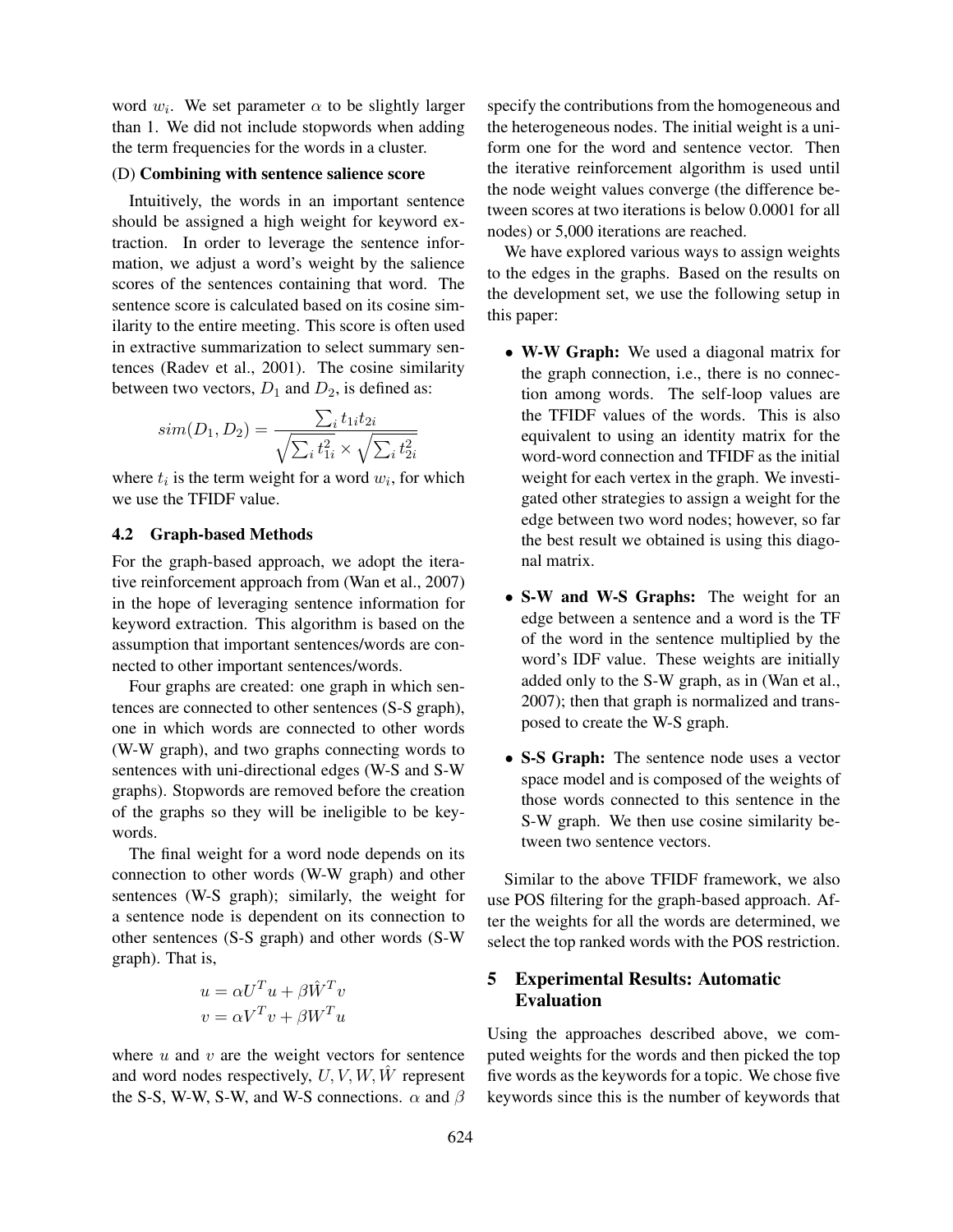human annotators used as a guideline, and it also yielded good performance in the development set. To evaluate system performance, in this section we use human annotated keywords as references, and compare the system output to them. The first metric we use is F-measure, which has been widely used for this task and other detection tasks. We compare the system output with respect to each human annotation, and calculate the maximum and the average F-scores. Note that our keyword evaluation is wordbased. When human annotators choose key phrases (containing more than one word), we split them into words and measure the matching words. Therefore, when the system only generates five keywords, the upper bound of the recall rate may not be 100%. In (Liu et al., 2008), a lenient metric is used which accounts for some inflection of words. Since that is highly correlated with the results using exact word match, we report results based on strict matching in the following experiments.

The second metric we use is similar to Pyramid (Nenkova and Passonneau, 2004), which has been used for summarization evaluation. Instead of comparing the system output with each individual human annotation, the method creates a "pyramid" using all the human annotated keywords, and then compares system output to this pyramid. The pyramid consists of all the annotated keywords at different levels. Each keyword has a score based on how many annotators have selected this one. The higher the score, the higher up the keyword will be in the pyramid. Then we calculate an oracle score that a system can obtain when generating  $k$  keywords. This is done by selecting keywords in the decreasing order in terms of the pyramid levels until we obtain  $k$  keywords. Finally for the system hypothesized  $k$  keywords, we compute its score by adding the scores of the keywords that match those in the pyramid. The system's performance is measured using the relative performance of the system's pyramid scores divided by the oracle score.

Table 1 shows the results using human transcripts for different methods on the 21 test meetings (139 topic segments in total). For comparison, we also show results using the supervised approach as in (Liu et al., 2008), which is the average of the 21 fold cross validation. We only show the maximum F-measure with respect to individual annotations, since the average scores show similar trend. In addition, the weighted relative scores already accounts for the different annotation and human agreement.

| Methods       | F-measure | weighted relative score |
|---------------|-----------|-------------------------|
| <b>TFIDF</b>  | 0.267     | 0.368                   |
| $+ POS$       | 0.275     | 0.370                   |
| + Clustering  | 0.277     | 0.367                   |
| + Sent weight | 0.290     | 0.404                   |
| Graph         | 0.258     | 0.364                   |
| Graph+POS     | 0.277     | 0.380                   |
| Supervised    | 0.312     | 0.401                   |

Table 1: Keyword extraction results using human transcripts compared to human annotations.

We notice that for the TFIDF framework, adding POS information slightly helps the basic TFIDF method. In all the meetings, our statistics show that adding POS filtering removed 2.3% of human annotated keywords from the word candidates; therefore, this does not have a significant negative impact on the upper bound recall rate, but helps eliminate unlikely keyword candidates. Using word clustering does not yield a performance gain, most likely because of the clustering technique we used — it does clustering simply based on word co-occurrence and does not capture semantic similarity properly.

Combining the term weight with the sentence salience score improves performance, supporting the hypothesis that summary sentences and keywords can reinforce each other. In fact we performed an analysis of keywords and summaries using the following two statistics:

$$
(1) \qquad k = \frac{P_{summary}(w_i)}{P_{topic}(w_i)}
$$

where  $P_{summary}(w_i)$  and  $P_{topic}(w_i)$  represent the the normalized frequency of a keyword  $w_i$  in the summary and the entire topic respectively; and

$$
(2) \qquad s = \frac{PS_{summary}}{PS_{topic}}
$$

where  $PS_{summary}$  represents the percentage of the sentences containing at least one keyword among all the sentences in the summary, and similarly  $PS_{topic}$ is measured using the entire topic segment. We found that the average  $k$  and  $s$  are around 3.42 and 6.33 respectively. This means that keywords are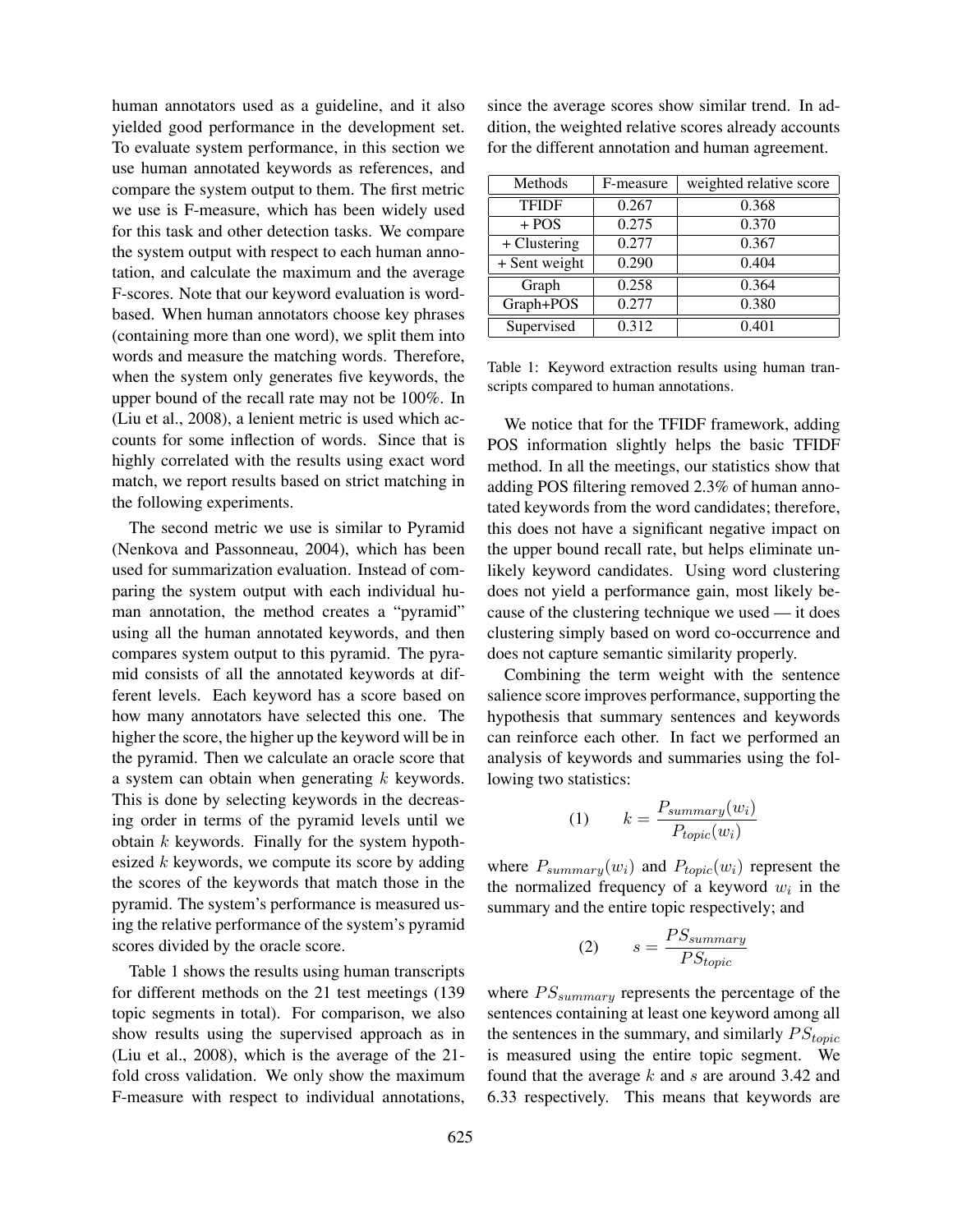more likely to occur in the summary compared to the rest of the topic, and the chance for a summary sentence to contain at least one keyword is much higher than for the other sentences in the topic.

For the graph-based methods, we notice that adding POS filtering also improves performance, similar to the TFIDF framework. However, the graph method does not perform as well as the TFIDF approach. Comparing with using TFIDF alone, the graph method (without using POS) yielded worse results. In addition to using the TFIDF for the word nodes, information from the sentences is used in the graph method since a word is linked to sentences containing this word. The global information in the S-S graph (connecting a sentence to other sentences in the document) is propagated to the word nodes. Unlike the study in (Wan et al., 2007), this information does not yield any gain. We did find that the graph approach performed better in the development set, but it seems that it does not generalize to this test set.

Compared to the supervised results, the TFIDF approach is worse in terms of the individual maximum F-measure, but achieves similar performance when using the weighted relative score. However, the unsupervised TFIDF approach is much simpler and does not require any annotated data for training. Therefore it may be easily applied to a new domain. Again note that these results used wordbased selection. (Liu et al., 2008) investigated adding bigram key phrases, which we expect to be independent of these unigram-based approaches and adding bigram phrases will yield further performance gain for the unsupervised approach. Finally, we analyzed if the system's keyword extraction performance is correlated with human annotation disagreement using the unsupervised approach (TFIDF+POS+Sent\_weight). The correlation (Spearman's  $\rho$  value) between the system's F-measure and the three-annotator consistency on the 27 meetings is  $0.5049$  ( $p=0.0072$ ). This indicates that for the meetings with a high disagreement among human annotators, it is also challenging for the automatic systems.

Table 2 shows the results using ASR output for various approaches. The performance measure is the same as used in Table 1. We find that in general, there is a performance degradation compared to using human transcripts, which is as expected. We found that only 59.74% of the human annotated keywords appear in ASR output, that is, the upper bound of recall is very low. The TFIDF approach still outperforms the graph method. Unlike on human transcripts, the addition of information sources in the TFIDF approach did not yield significant performance gain. A big difference from the human transcript condition is the use of sentence weighting — adding it degrades performance in ASR, in contrast to the improvement in human transcripts. This is possibly because the weighting of the sentences is poor when there are many recognition errors from content words. In addition, compared to the supervised results, the TFIDF method has similar maximum F-measure, but is slightly worse using the weighted score. Further research is needed for the ASR condition to investigate better modeling approaches.

| Methods      | F-measure | weighted relative score |
|--------------|-----------|-------------------------|
| <b>TFIDF</b> | 0.191     | 0.257                   |
| $+ POS$      | 0.196     | 0.259                   |
| + Clustering | 0.196     | 0.259                   |
| + Sent weigh | 0.178     | 0.241                   |
| Graph        | 0.173     | 0.223                   |
| Graph+POS    | 0.183     | 0.233                   |
| Supervised   | 0.197     | 0.269                   |

Table 2: Keyword extraction results using ASR output.

## 6 Experimental Results: Human Evaluation

Given the disagreement among human annotators, one question we need to answer is whether Fmeasure or even the weighted relative scores compared with human annotations are appropriate metrics to evaluate system-generated keywords. For example, precision measures among the systemgenerated keywords how many are correct. However, this does not measure if the unmatched systemgenerated keywords are bad or acceptable. We therefore performed a small scale human evaluation. We selected four topic segments from four different meetings, and gave output from different systems to five human subjects. The subjects ranged in age from 22 to 63, and all but one had only basic knowledge of computers. We first asked the eval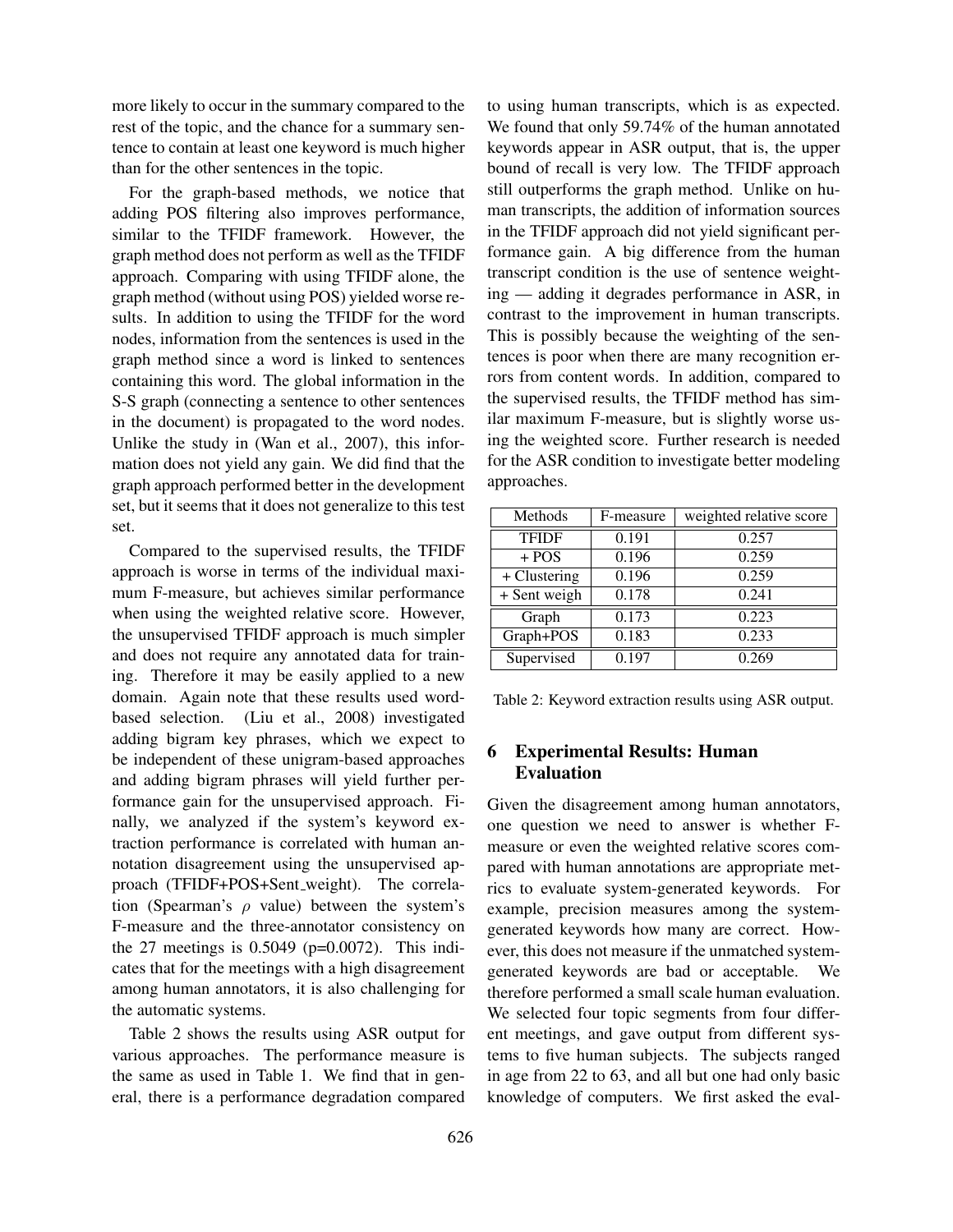uators to read the entire topic transcript, and then presented them with the system-generated keywords (randomly ordered by different systems). For comparison, the keywords annotated by our three human annotators were also included without revealing which sets of keywords were generated by a human and which by a computer. Because there was such disagreement between annotators regarding what made good keywords, we instead asked our evaluators to mark any words that were definitely not keywords. Systems that produced more of these rejected words (such as "basically" or "mmm-hm") are assumed to be worse than those containing fewer rejected words. We then measured the percentage of rejected keywords for each system/annotator. The results are shown in Table 3. Not surprisingly, the human annotations rank at the top. Overall, we find human evaluation results to be consistent with the automatic evaluation metrics in terms of the ranking of different systems.

| <b>Systems</b> | Rejection rate |
|----------------|----------------|
| Annotator 2    | 8%             |
| Annotator 3    | 19%            |
| Annotator 1    | 25%            |
| TFIDF + POS    | 28%            |
| <b>TFIDF</b>   | 30%            |

Table 3: Human evaluation results: percentage of the rejected keywords by human evaluators for different systems/annotators.

Note this rejection rate is highly related to the recall/precision measure in the sense that it measures how many keywords are acceptable (or rejected) among the system generated ones. However, instead of comparing to a fixed set of human annotated keywords (e.g., five) and using that as a gold standard to compute recall/precision, in this evaluation, the human evaluator may have a larger set of acceptable keywords in their mind. We also measured the human evaluator agreement regarding the accepted or bad keywords. We found that the agreement on a bad keyword among five, four, and three human evaluator is 10.1%, 14.8%, and 10.1% respectively. This suggests that humans are more likely to agree on a bad keyword selection compared to agreement on the selected keywords, as discussed in Section 3 (even though the data sets in these two analysis are not the same). Another observation from the human evaluation is that sometimes a person rejects a keyword from one system output, but accepts that on the list from another system. We are not sure yet whether this is the inconsistency from human evaluators or whether the judgment is based on a word's occurrence with other provided keywords and thus some kind of semantic coherence. Further investigation on human evaluation is still needed.

## 7 Conclusions and Future Work

In this paper, we evaluated unsupervised keyword extraction performance for the meeting domain, a genre that is significantly different from most previous work. We compared several different approaches using the transcripts of the ICSI meeting corpus. Our results on the human transcripts show that the simple TFIDF based method is very competitive. Adding additional knowledge such as POS and sentence salience score helps improve performance. The graph-based approach performs less well in this task, possibly because of the lack of structure in this domain. We use different performance measurements, including F-measure with respect to individual human annotations and a weighted metric relative to the oracle system performance. We also performed a new human evaluation for this task and our results show consistency with the automatic measurement. In addition, experiments on the ASR output show performance degradation, but more importantly, different patterns in terms of the contributions of information sources compared to using human transcripts. Overall the unsupervised approaches are simple but effective; however, system performance compared to the human performance is still low, suggesting more work is needed for this domain.

For the future work, we plan to investigate different weighting algorithms for the graph-based approach. We also need a better way to decide the number of keywords to generate instead of using a fixed number. Furthermore, since there are multiple speakers in the meeting domain, we plan to incorporate speaker information in various approaches. More importantly, we will perform a more rigorous human evaluation, and also use extrinsic evaluation to see whether automatically generated keywords facilitate tasks such as information retrieval or meeting browsing.